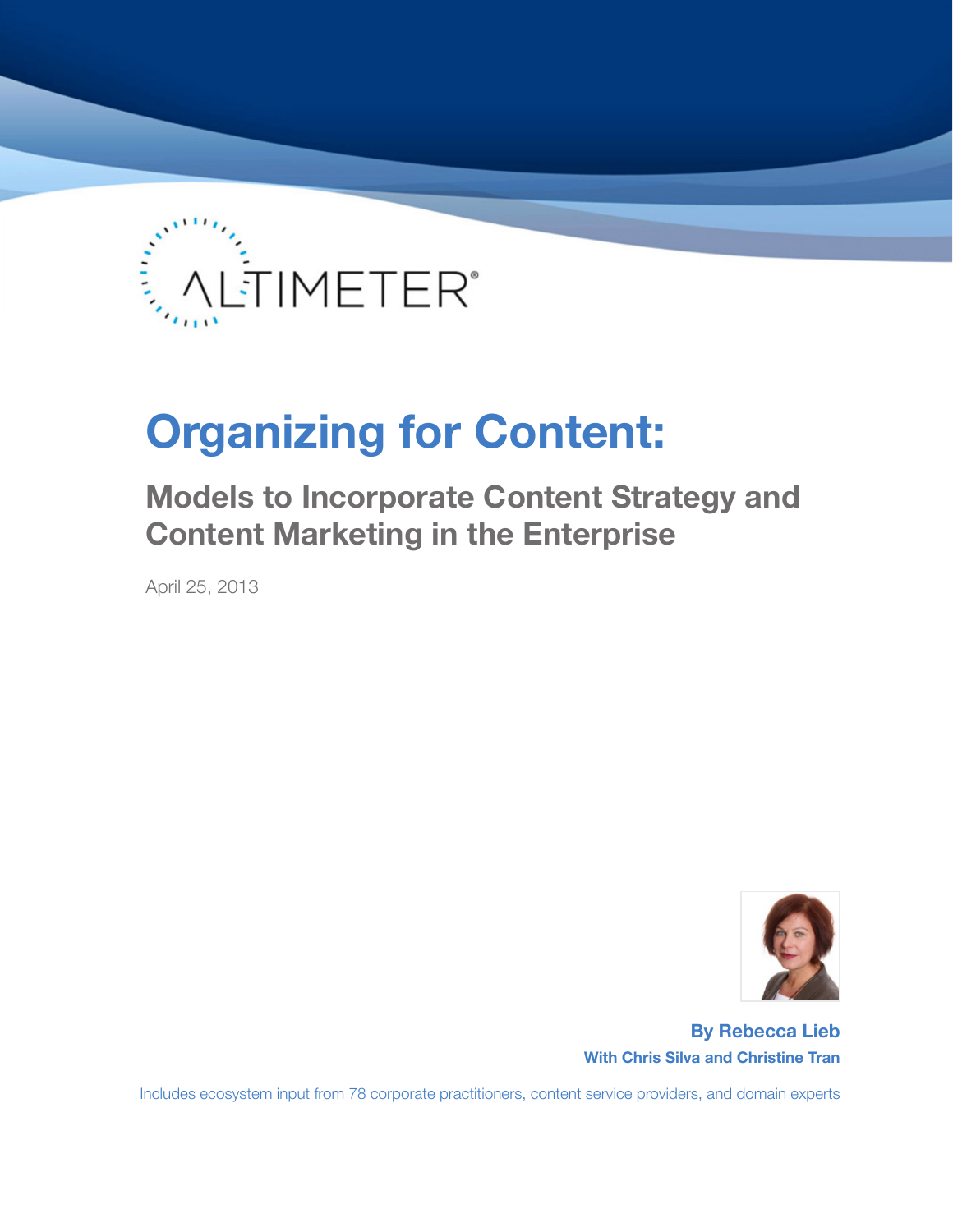# **Executive Summary**

Despite an overwhelming trend toward content marketing and the need to continually feed an ever-increasing portfolio of content channels and formats, most organizations have not yet addressed content on either a strategic or tactical level. This report explores scalable organizational models for addressing content needs across the enterprise and makes recommendations for a holistic program.

# **Methodology**

This report is based upon 78 interviews with executives actively engaged in the evolution of content strategy and/or content marketing in their organizations. The qualitative interviews were conducted with representatives from B2B and B2C companies between October and December 2011 and January and March 2013.

Of the 78 interview subjects, 41 (53%) represented 27 brands, 14 of which are included in the American or Global Fortune 500. Thirty-seven (47%) agency employees, consultants, and thought leaders from 27 content service providers were also interviewed. Additional information about interview questions is available on the Altimeter Group blog at http://blog.altimetergroup.com. The link to the blog post is http://www.altimetergroup. com/2013/04/new-research-new-research-organize-for-content.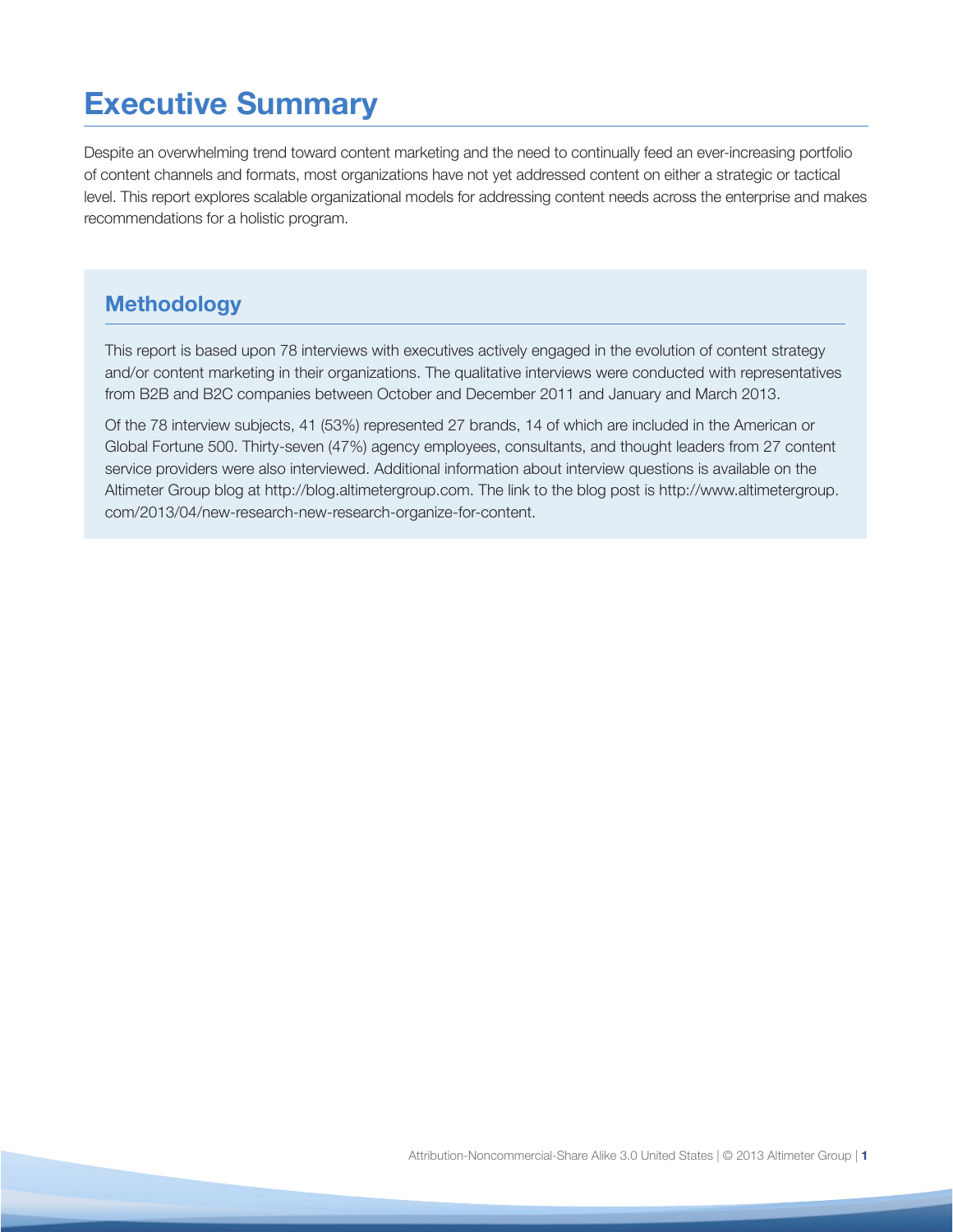# **Table of Contents**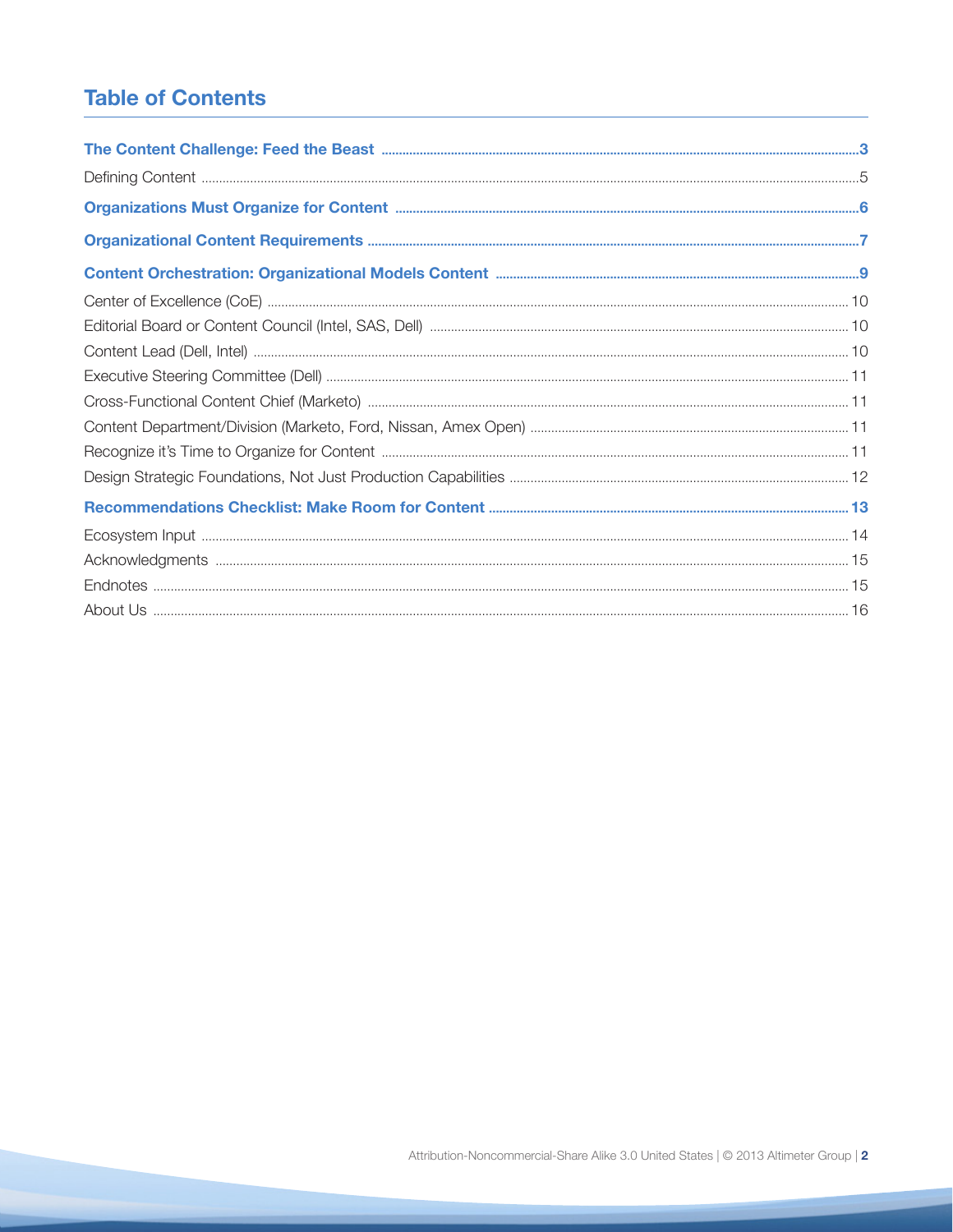# **The Content Challenge: Feed the Beast**

Brands have evolved into media companies. As content marketing steadily encroaches on the budgets and resources allocated to paid advertising (a trend that has accelerated for years),<sup>1</sup> brands suddenly find themselves in the media business in a very real way. The average organization is responsible for continual and increasing content demands of 178 social media properties,<sup>2</sup> to say nothing of a myriad of other owned media properties, from websites and blogs to live events.

### **Content Marketing is the Top Go-To-Market Priority in 2013 Fig. 01**



In 2013, what is your top external social strategy objective?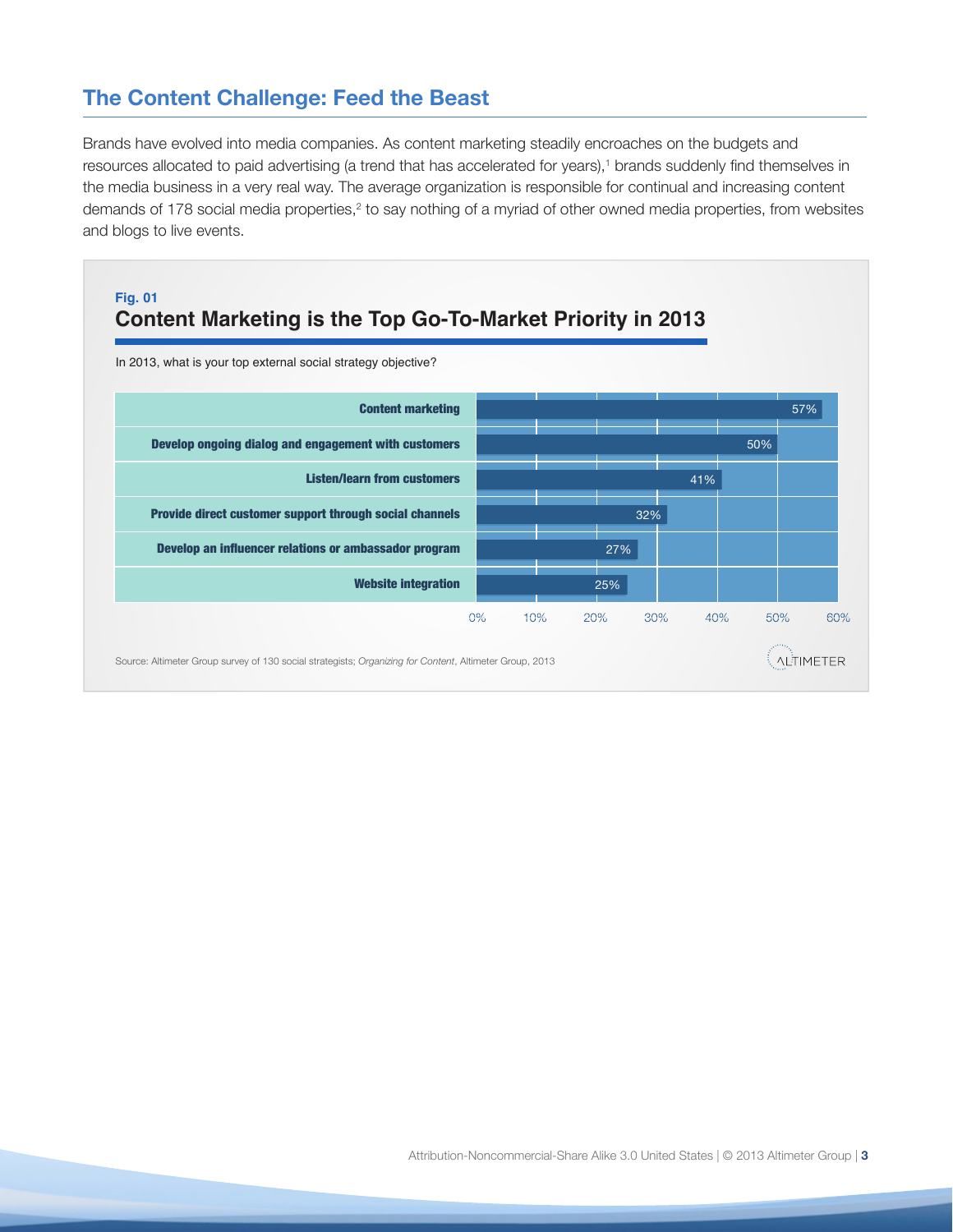In addition to content in purely owned media channels, many brands are challenged also to create content for converged media.<sup>3</sup> Native advertising, advertorial, paid influencer, and sponsored content are just a few examples of paid/owned hybrid content models brands are exploring. Content must also be created for an ever-expanding spectrum of media, screens, and devices, ranging from smartphones and tablets to emerging platforms, such as augmented reality, Google Glass, and quite possibly emerging devices like smart watches.

New channels and platforms, coupled with a trend that de-emphasizes the written word in favor of visual and audio-visual content,<sup>4</sup> creates new skill demands. "Hire a journalist," a tactic many organizations adopted with the rise of blogging, now is in no way sufficient to address more technical requirements involving higher knowledge of technology, production, design, and user experience.

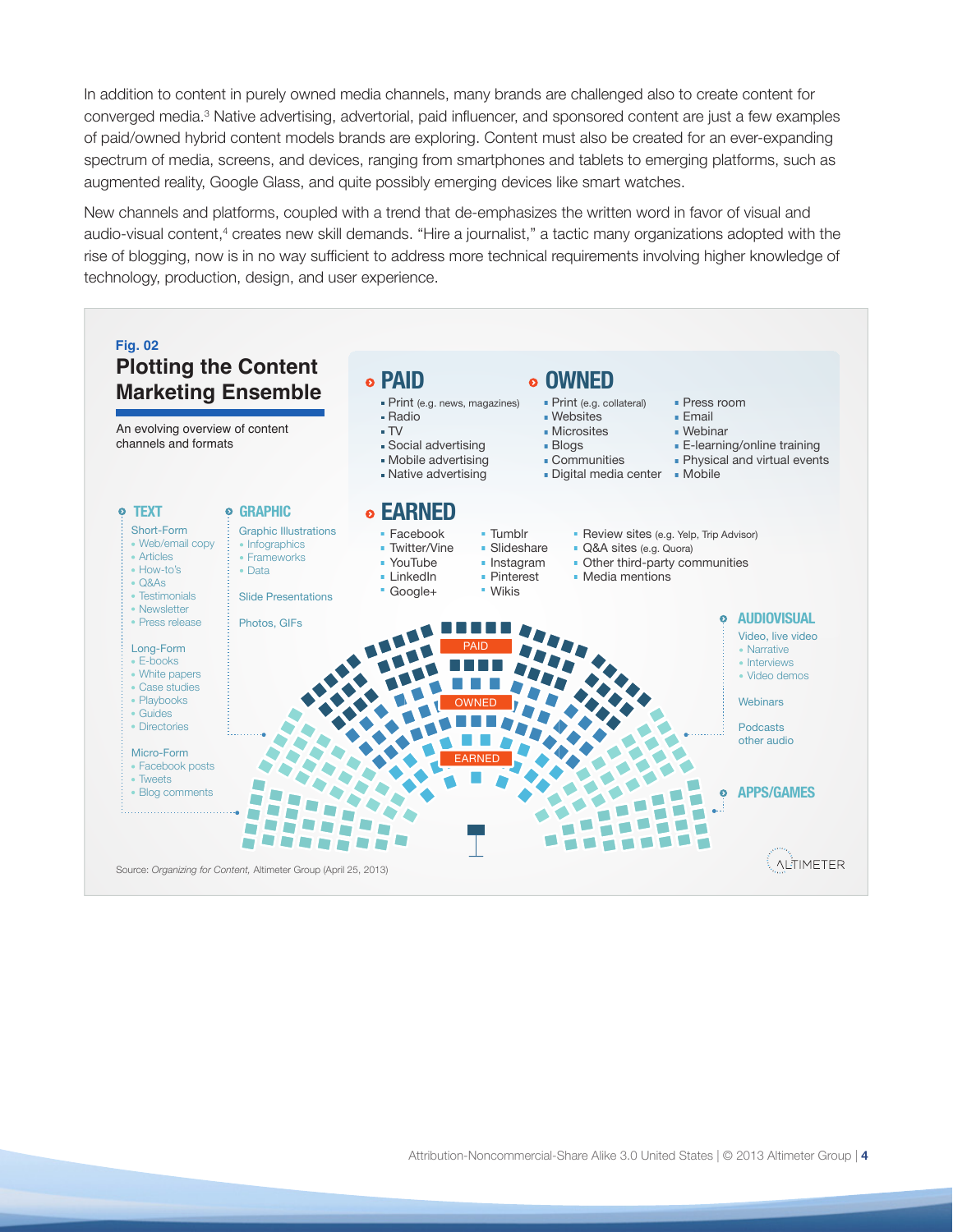Content responsibility and oversight tends to be both reactive and highly fragmented, as illustrated below in Figure 3. This highly typical diagram portrays how one major retail brand divides up content responsibilities between divisions that are not necessarily interconnected or in regular communication with one another. This fragmented approach leads to inconsistent messaging, huge variations in voice, tone, brand and messaging and an inconsistent customer experience. The channel divisions themselves tend to be ad hoc, assigned primary on the basis of hand-raising than any overarching content strategy.

Brands find themselves ill-equipped and scrambling to create content that meets both company and user needs. This is no mean feat, particularly with content channel responsibility, ownership, and creation dispersed across the enterprise.

*Kelly Colbert, Staff VP, Advertising and Social Media, WellPoint: "We need to fill a gap in content marketing.*  We're not an editorial organization, but now we need to create content. Short-term, we're looking at repurposing *other content from other departments. But there's still a shortfall. We're turning to our agency partners, but that's not sufficient. How do we feed the beast, get the engagement for members, and make sense for the brand?"*

### **Where Does Content Live Inside the Enterprise? Fig. 03**

Fragmentation is the Current Norm: How One Major Brand Allocates Content Responsibilities



#### **Defining Content**

"Content" is owned media created by the brand and published or distributed on media channels the brand controls. Content marketing is the practice of creating and publishing in owned media channels, as opposed to advertising, for which media is always rented time or space. A radical shift in marketing budgets is occurring as companies shift spend from a legacy focus on advertising to investments in content. The trend is toward "pull" rather than "push" marketing and has been greatly accelerated by an explosion of owned media channels — both those "fully owned" (e.g., websites and blogs) and social media channels in which brands largely control their presence and must continually feed with fresh content.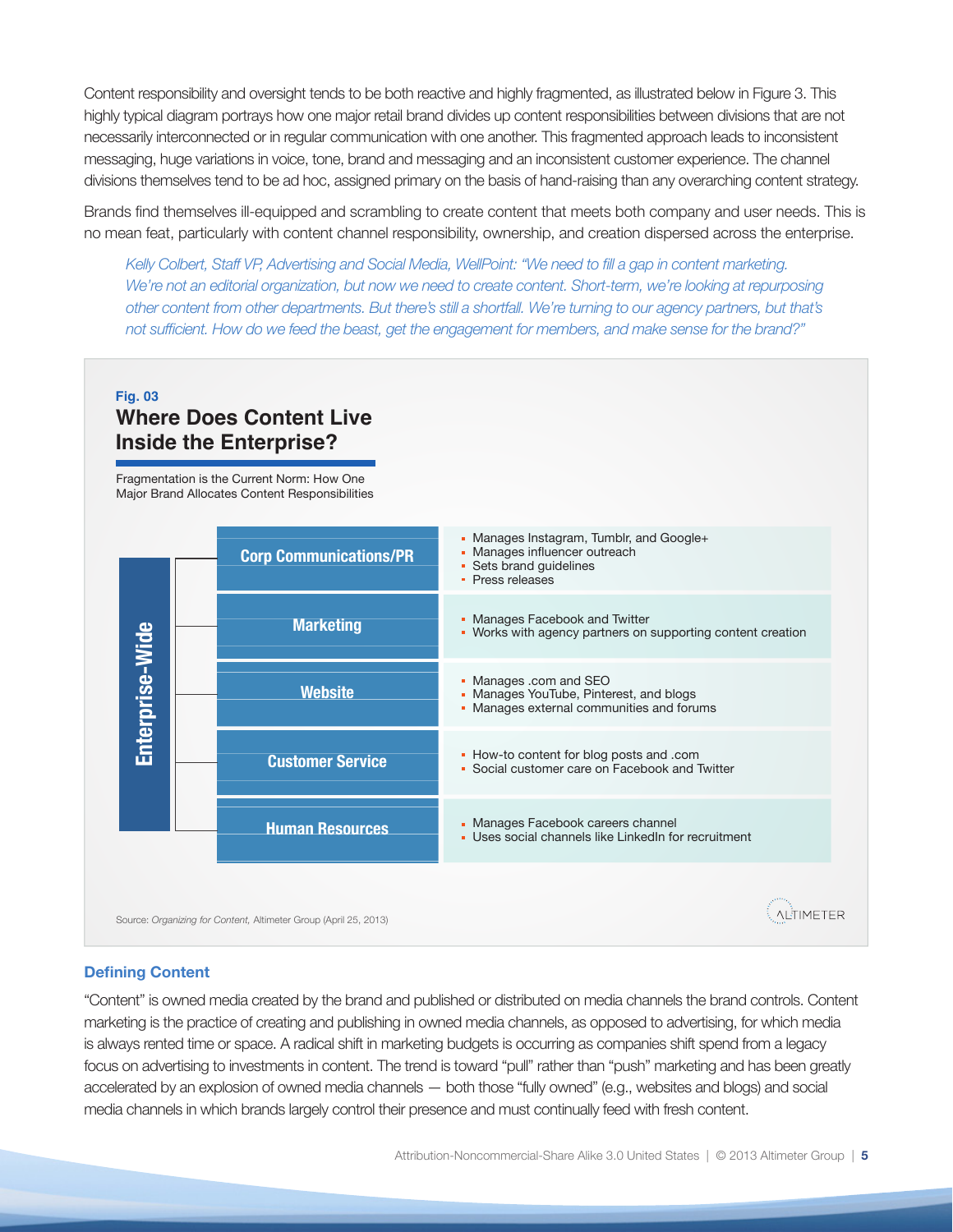# **Organizations Must Organize for Content**

The overwhelming majority of organizations don't have content divisions in their organizational charts. Very few have staff with the word "content" or "editor" in their title. Only nine of the brands interviewed for this report have made explicit content hires (i.e., titles such as "editor" or those that contain the word "content").

Company divisions where content originates and/or resides, e.g., customer service, sales, and marketing and communications, are disconnected and, similarly, marketing roles have become heavily siloed. Organizations are not structured to act in concert with regard to content. This lack of orchestration results in duplicative efforts that waste time and money while producing inconsistent messaging. Simultaneous rapid growth in channels and platforms require an ever-greater degree of internal harmony, as well as new skills and strategies around content.

As the need to address content, both strategically and functionally, grows exponentially, internal dissonance is coming into tune, albeit slowly. Like news or entertainment enterprises, companies are challenged to "feed the beast" on a daily basis. At the enterprise level, a company may have literally hundreds, if not thousands, of websites, product sites, blogs, and dozens of social media channels in which they're active. Large enterprises might boast 5 million email subscribers and multiple millions of unique visitors per month to their websites, even if they aren't yet active in social media.

Social media only escalates the issues. Red Bull, for example, tweets up to 200 times daily.

Content activities include touch marketing, communications, social media, community, IT, creative, agency and vendor relationships, customer service, product groups, PR, and possibly dozens of other internal and external stakeholders. Content marketing budgets have been increasing for years.<sup>5</sup> Yet few organizations have actually made a place for content. Instead, most toss content duties or assignments to already-busy employees who are untrained, ill-prepared, and lack a strategic mandate or incentives to source, create, produce, disseminate, benchmark, measure, or manage content.

The demand for content marketing, as well as for the underlying governance of content strategy, has become impossible to ignore.

While this need often originally arises on content's front lines, i.e., communications or social media divisions, content's reach exceeds far beyond these departments to embrace the enterprise as a whole, particularly marketing, advertising, community, CRM, R&D, IT, knowledge management, and PR.

What resources are required, internally and externally, to create a foundational content strategy, as well as to execute tactically on production, execution, publication, dissemination, and measurement? The C-suite (or board) must understand and recognize that content is needed and is growing in importance. It cannot be an afterthought or something fobbed off on junior, untrained, and already-busy employees. Content initiatives must be efficiently organized and financed, efforts cannot be reduplicated across divisions, and strategy should be aligned company-wide.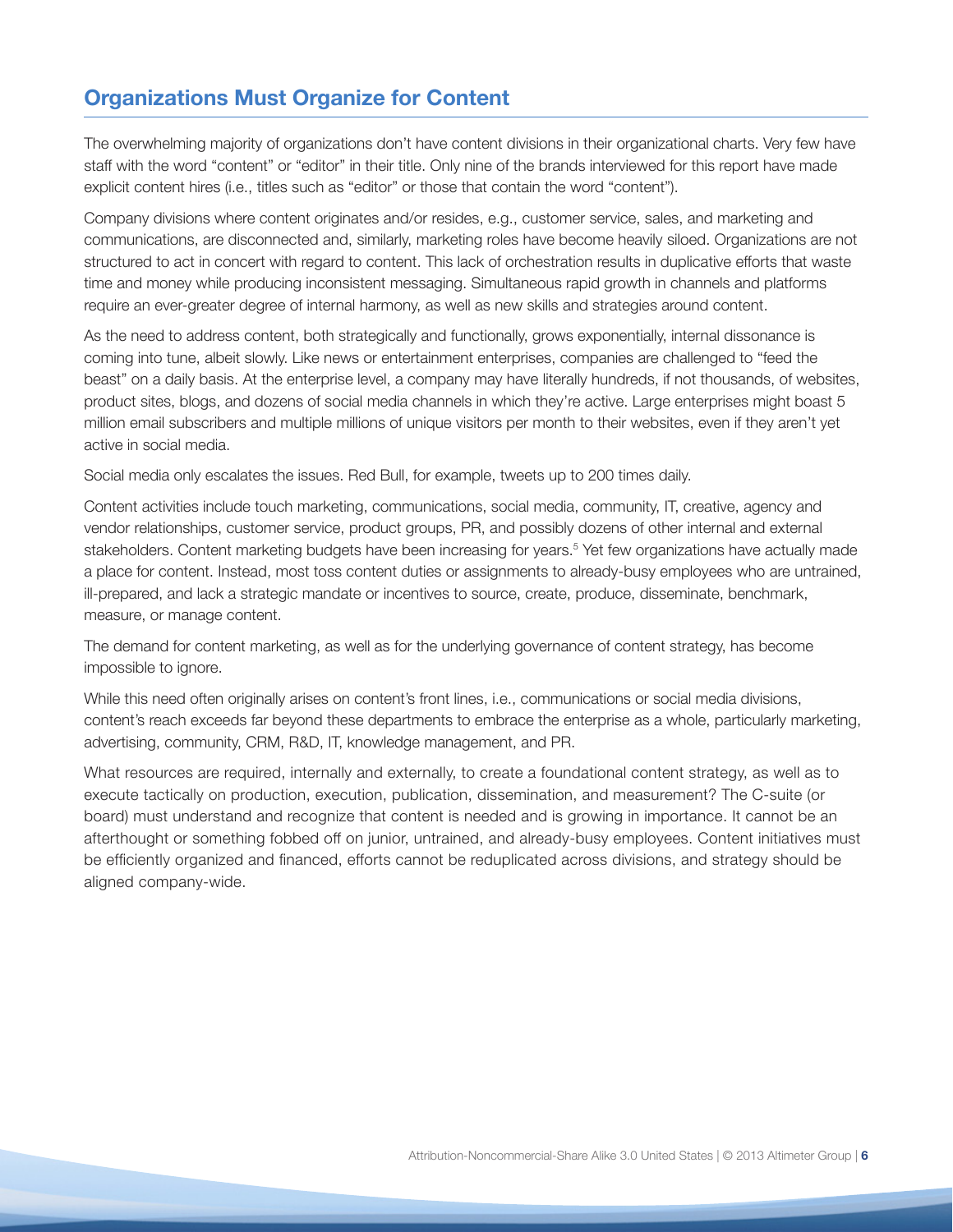# **Organizational Content Requirements**

Orchestrating effective and efficient content requires understanding and planning for the essential elements of content marketing and content strategy. Often, many necessary divisions and skill sets already reside in-house, e.g., IT and analytics. Yet these operations have little knowledge of or training in content goals and requirements. Other requirements, both strategic and tactical, necessitate bringing in new resources.

Listed below are the essential elements of content that must be considered by any organization creating content on a regular basis, as well as the organizational models for orchestrating these disparate skills and practices.

**Strategy:** Content strategy is the framework within which content marketing initiatives are executed. It embodies all content-related objectives, processes, and governance, from the selection of tools, technologies, staff, and partners, as well as the how and what content is produced, to its approval and publishing processes and maintenance. Without a centralized, strategic alignment to why and how content is being produced and the resource allocation for that production, companies too easily fall into the trap of "we need a blog, or a Facebook page, or a microsite." Efforts are unaligned with goals and appear scattershot.

#### *"One thing you want to have is a content strategy so you understand what content you're producing and how it's going to support your overall mission." –Alisa Maclin, Vice President of Marketing at IBM's Smarter Commerce Initiative*

**Authority/Management:** To establish both content strategy and ongoing governance and oversight of content initiatives, a content authority is required within the organization. This executive role or governing body must have cross-functional and multidivisional visibility and purview to efficiently operate, as will be examined in the organizational models described in the next section (See Figure 4).

*"Content is a team sport. All the content has to work together; all the groups need to work together." – Karen Pate, VP, Content Strategy at iCrossing*

#### *"It doesn't live solely in digital. Content development is a multi-stakeholder process and it needs to be neutral, like Switzerland." –Stephanie Agresta, Global Director, Social Media and Digital at MSLGROUP*

**Staff:** Many organizations are coming to realize that assigning content duties to untrained and already overburdened staff is not efficient, realistic, or capable of creating a scalable solution toward addressing growing content requirements. Marketing organizations active in content marketing say they have roles with content in the title. Those in these roles are either dedicated to or spend a majority of their time on content creation and publication. At Dell, Marissa Tarleton, Executive Director, Marketing, says: "Over half of my organization is responsible for content." It's critical to map appropriate skill sets (copywriting, journalism/reporting, video production, graphic design, photography, etc.) with channel and media requirements.

**Technology:** Content requires a plethora of tools for production and measurement, collaboration and management, curation, aggregation, publishing, and more. Overwhelmingly, we found a disconnect between marketing and IT when it comes to tool selection, capabilities, requirements, and cross-functional buy-in. Without content oversight, staff active in content are often expected to work with technology selected by IT. They are end-users rather than stakeholders in the selection, implementation, and feature set of the Content Management Systems (CMS), Digital Asset Management (DAM) systems, and other foundational tools. In fact, the bigger and more fundamental the tool, the less input content staff says they have. This leads to a rogue, workaround culture that inhibits collaboration and sharing. The end result of these workarounds is teams buying consumer-grade solutions with capabilities they already have. A common refrain: "We launched it on a WordPress blog instead of on the dot-com, which would have taken over a year."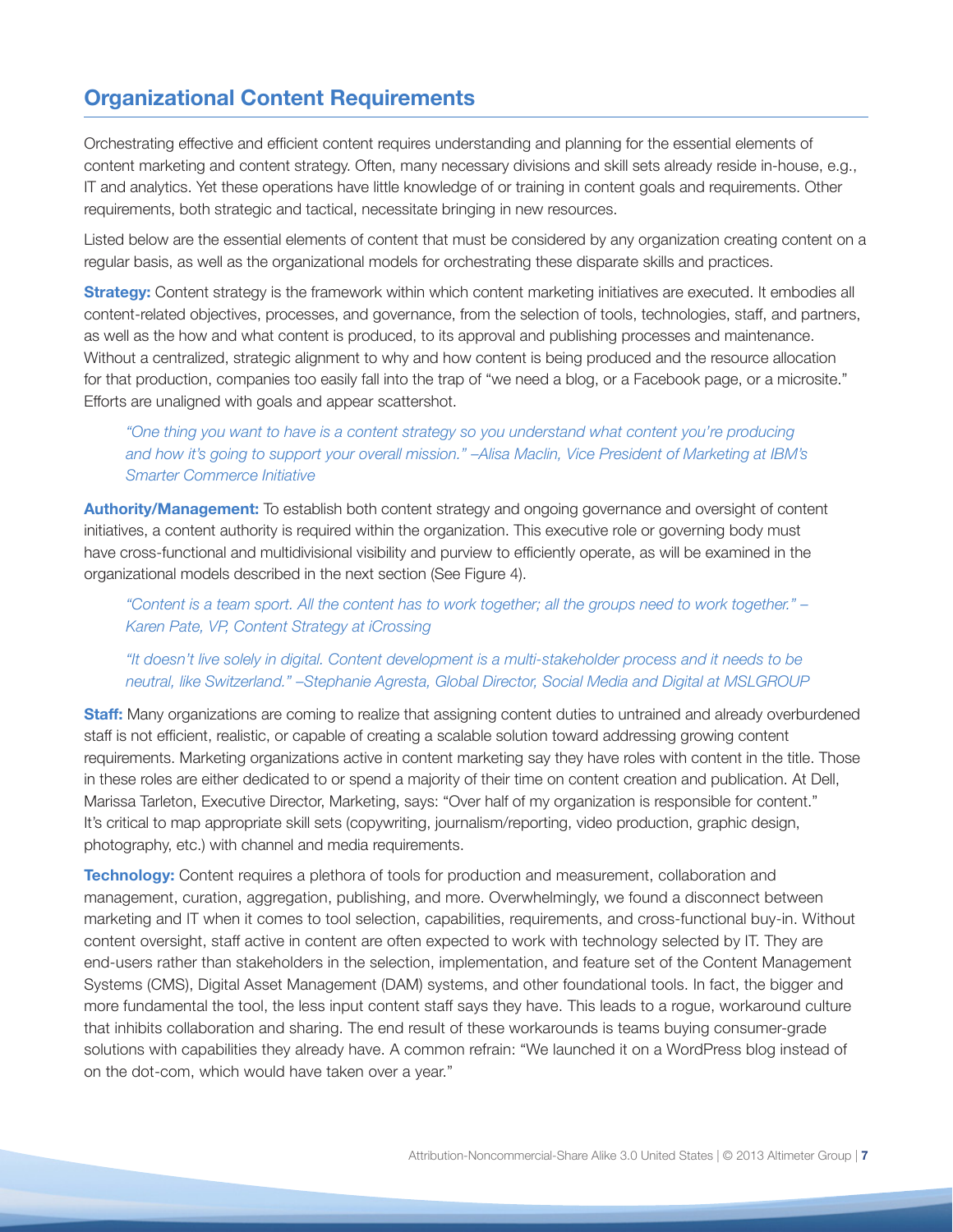**Measurement:** "It's all over the board" is a common refrain when marketers are asked if, or how, they measure content. This is partially due to a lack of overarching, cross-divisional strategy, but the multidisciplinary reach of content initiatives creates diverse and often conflicting metrics, ranging from "engagement" from one group to hard leads or sales for another. This lack of a holistic approach is more apparent in organizations that have no central governing person or body for content.

**Audit:** In addition to regularly assessing content effectiveness, quality, quantity, channels, and a host of other criteria, regular content audits also help organizations track what content assets they own and where they reside. Larger enterprises are increasingly at a loss to know what content exists where in the organization, leading to resource inefficiencies and reduplication of efforts.

**Unified Guidelines and Playbooks:** Defining what content should and should not be is an essential strategic element. Editorial calendars, workflow maps, editing, style and brand guidelines, rules for voice, tone and brand, and a persona map are foundational for alignment across the groups creating content, both internally and externally.

**Training:** "We're putting more resources into branded content marketing than into any other area of marketing communications," shared Linda Boff, Executive Director, Global Digital Marketing at General Electric. This holds true in many organizations, yet the majority lack formal content training. There are exceptions. Dell rigorously trains anyone who writes or publishes on behalf of the brand. Wells Fargo teamed with an industry trade organization to create a "university."

Yet organizations interviewed for this report don't have formal training programs dedicated to content staff. Rather, they hire experience (journalists, and also videographers, designers, etc.). Another model is to train outside of marketing, teaching sales, product, and customer groups how to recognize stories and write in the brand voice.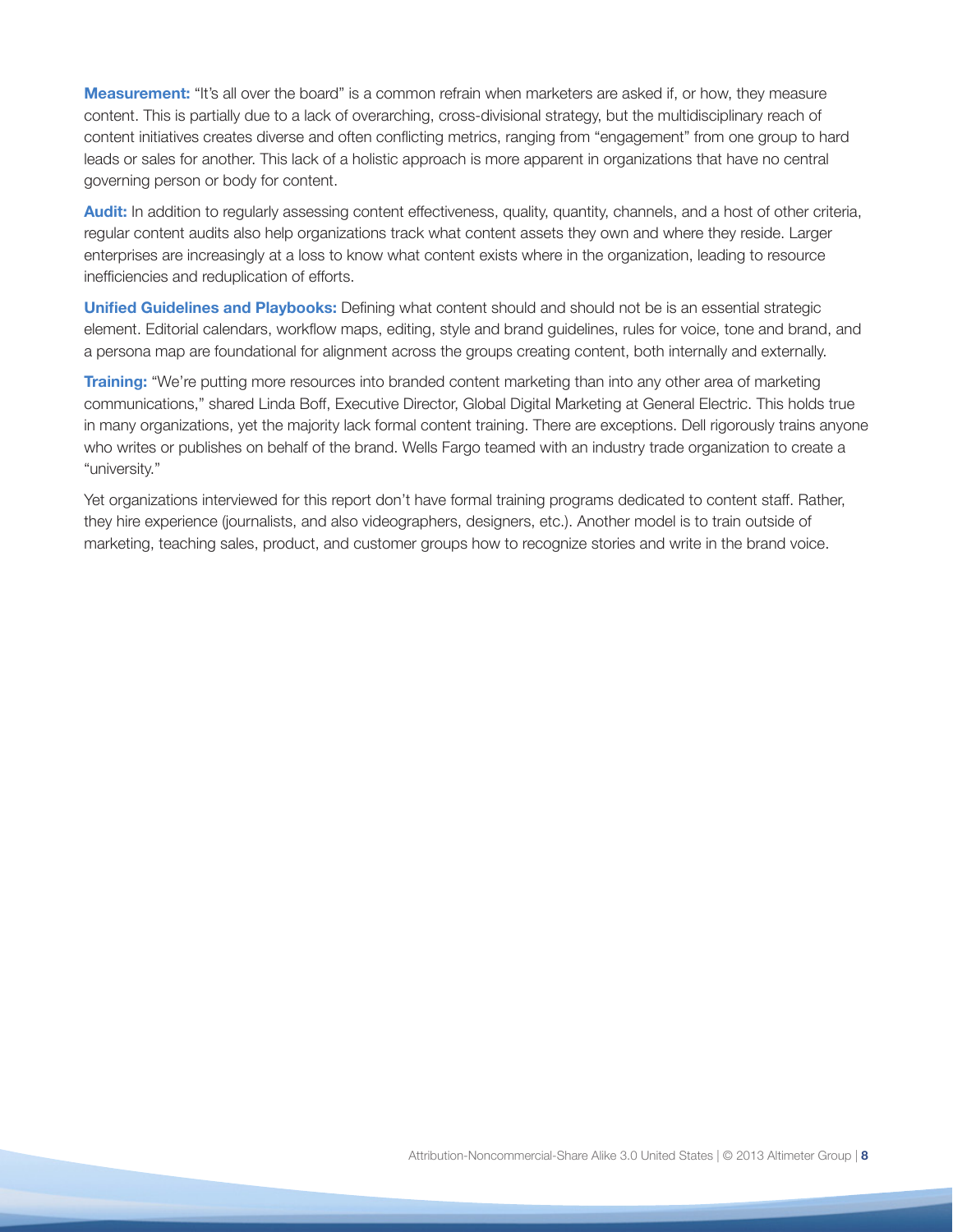# **Content Orchestration: Organizational Models**

To align and enable efficient, coordinated, cost–effective, and strategic content strategy, creation, and production, companies/brands must organize for content. Band-Aid solutions neither scale nor will work, except in the very short term.

Yet creating a content department, bringing on costly senior talent, is also not always immediately feasible. Altimeter Group has identified the following enterprise models for governing the orchestration of content within organizations. The model any enterprise selects is determined by many factors, ranging from budget to the types and volume of content produced, which is why it's important to stress these models are not hierarchical. Rather, each affords a more systematic, cohesive, and strategic approach to content marketing than the current "adhocracy" models prevalent in most organizations:

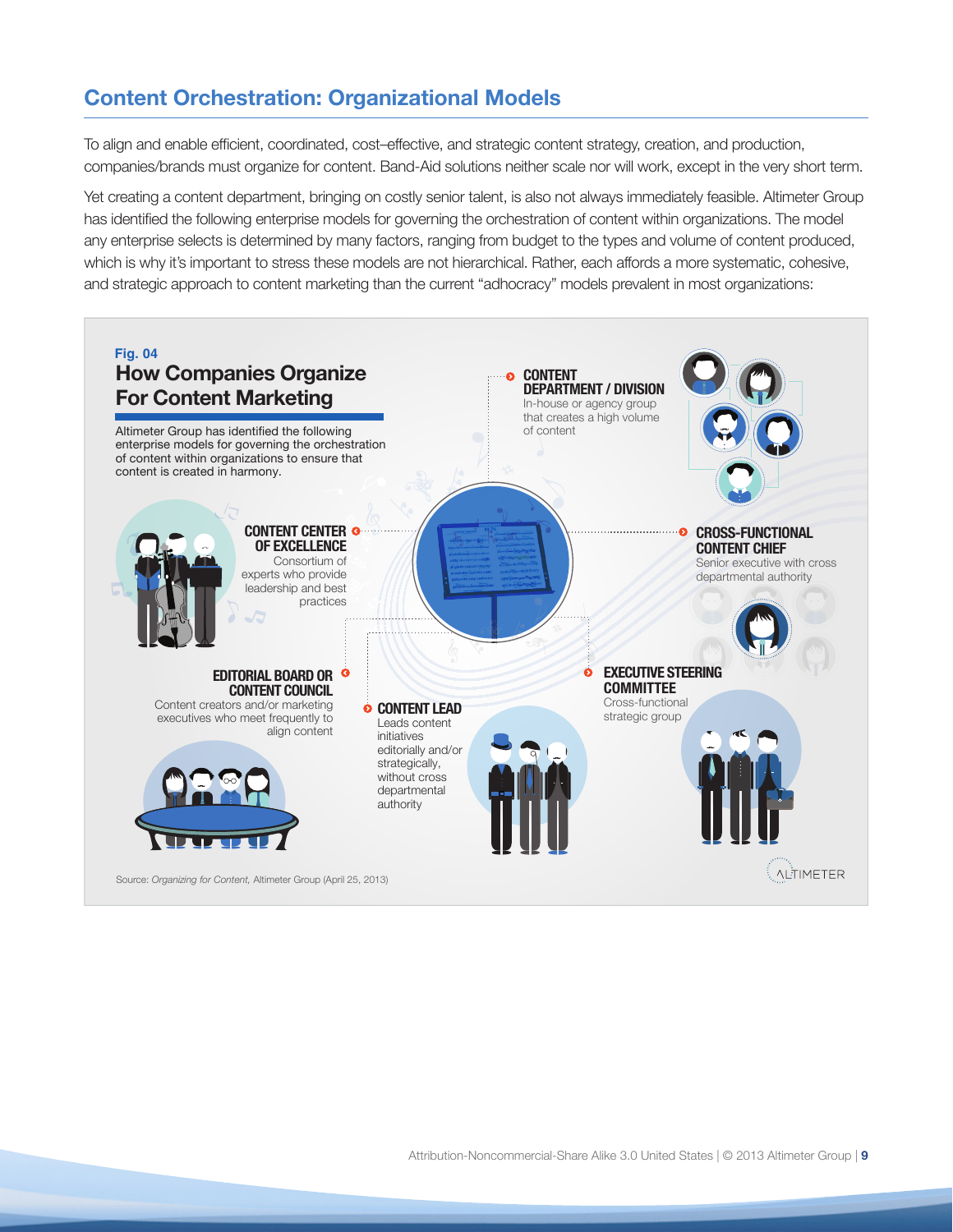#### **Content Center of Excellence (CoE)**

**Who:** A consortium of experts from a variety of organizational divisions.

**What:** Provide leadership, evangelization, best practices, research, support and/or training from one place to the rest of the organization. The size of the group is contingent on the organization, but representatives from all marketing divisions, sales, customer service, and IT are highly recommended.

**Why:** Often an offshoot of a social media CoE, this model tends to bring together practitioners primarily from marketing divisions to serve the needs of content creators and producers. Content CoEs are few and tend to have little input from the IT/technology side of the enterprise.

**Pros:** A CoE is a go-to resource and can help identify and fill content needs, as well as establish the beginnings of a culture of content. The interdepartmental nature of a CoE helps to foster understanding and cooperation across divisions.

**Cons:** A bridge solution. Nearly all organizations are finding they require, or soon will require, more dedicated and full-time resources.

#### **Editorial Board or Content Council (Intel, SAS, Dell)**

**Who:** Content creators and/or marketing executives from divisions, including marketing, communications, PR, and social media.

**What:** Frequent (e.g., daily) meetings to align content around an editorial calendar, plan workflow, and make assignments, coordinate initiatives, share and repurpose assets, and avoid duplication of efforts. The council examines metrics and analytics on customer discussions and insights to develop the content that should be created based on those insights. A relatively short-term (two months) editorial calendar is built from these findings and decisions are made regarding how content will be adjusted or adapted for regional and/or international dissemination. "The council has been able to get everyone aligned on the top five things we're talking about or the 30 different content pieces to create the message. Then we make sure we divide and conquer, and we pool and share it with a central repository," shared Marissa Tarleton, at Dell. This provides visibility into where content exists across the organization, which creates efficiencies and economies. Another organization also shared anonymously that they no longer have two departments paying two different agencies to create practically the same video.

**Why:** More tactical than strategic. Keeps the trains running.

**Pros:** A board or council keeps content in focus, on the radar, and facilitates communication across departments and divisions, which can lead to real efficiencies and cost savings.

**Cons:** Without strategic oversight, an editorial board can get bogged in the weeds of tactics. It can lack executive authority and buy-in, creating the need for the board to spend undue time advocating for themselves across territories and divisions.

#### **Content Lead (Dell, Intel)**

**Who:** An executive who oversees an organization's content initiatives. Titles range from editor-in-chief to global content strategist.

**What:** Takes a hands-on approach to content creation and execution and works cross-departmentally to coordinate initiatives with stakeholders, IT, vendors, and service providers.

**Why:** Helps prioritize initiatives, gets stakeholders on the same page, and brings strong editorial experience and expertise to the role. This position also goes far in creating underlying strategy documentation, such as voice, tone, edit, and copy guidelines, to unify content initiatives across the enterprise.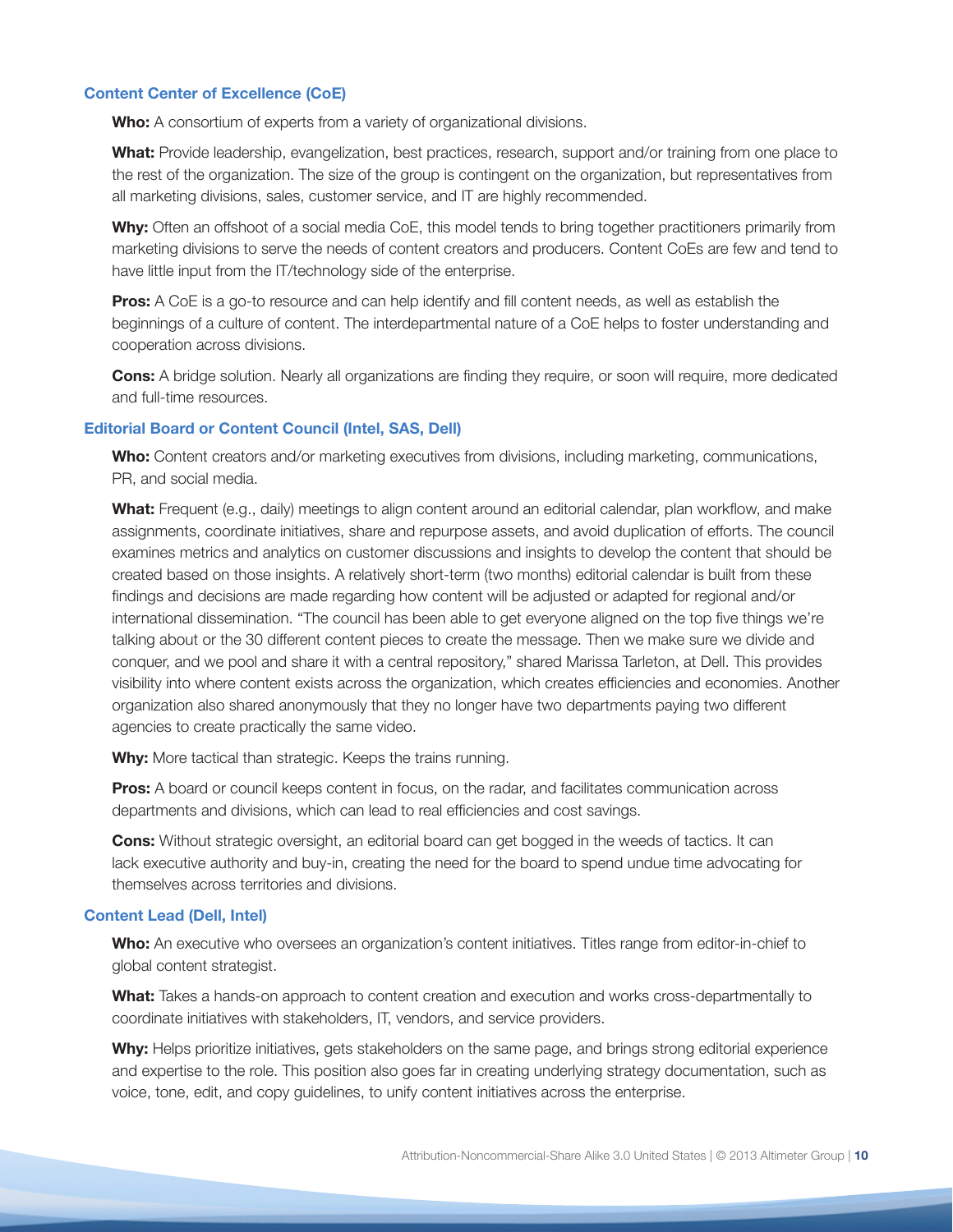**Pros:** A strong editorial background coupled with workflow experience and a knowledge of needs and resources both accelerates and smoothens content-related operations while at the same time creating and ensuring adherence to a strategic framework.

**Cons:** Without cross-departmental authority or significant seniority, the Content Lead is often hampered by departmental barriers (e.g., working with IT). If lacking a more senior executive champion, the Lead often struggles to make themselves and the resources they offer known internally. Evangelization often becomes an overly burdensome part of the role in larger enterprises.

#### **Executive Steering Committee (Dell)**

**Who:** A cross-functional strategic group comprised of senior executives.

**What:** Focused on gut checking and approving content from the perspective of product/subject matter expertise, as well as marketing/creative.

**Why:** To provide more strategic leadership than an editorial board provides. This unit is contingent on there being an editorial board in the first place.

**Pros:** Strategic oversight and executive buy-in. Well positioned to integrate content with other marketing and advertising initiatives.

**Cons:** Can be removed from and/or have little insight into the more tactical, workflow aspects of content.

#### **Cross-Functional Content Chief (Marketo)**

**Who:** Chief Content Officer, Head of Digital Strategy. The title isn't as import as the mandate: a senior executive who is the Boss of Content.

**What:** Cross-departmental authority, able to set a global content strategy for the organization. May not necessarily have a staff, but does possess authority and buy-in from senior management.

**Why:** Authority, focus, expertise, and diplomacy to align the strategic and tactical aspects of content, as well as align initiatives with vendors, agencies, and other marketing, advertising and communication streams.

**Pros:** The buck stops here. The chief content officer is, ideally, a benevolent dictator who can align divisions while setting a real strategic agenda. Has chops in all of content's myriad aspects, from measurement, to technology, to creative.

**Cons:** It's tough to make the case to the CMO or the board of directors to hire another very senior executive.

#### **Content Department/Division (Marketo, Ford, Nissan, Amex Open)**

**Who:** In-house or agency (the latter particularly in the case of multinational initiatives when linguistic and/or cultural differences surround content).

**What:** Large-scale, high-volume content creation that's often heavily technical, with high demands for mobile, video, and higher-quality images. Global capabilities. Strategic and tactical.

**Why:** Demand exceeds in-house capabilities, both in terms of workflow, talent, skills, technological capabilities, and linguistic/cultural/regional/global levels.

**Pros:** The most scalable solution to meet diverse and wide-ranging content needs.

**Cons:** High cost and high commitment. It can be challenging to keep this larger, autonomous group integrated and engaged with non-content marketing initiatives, as a large degree of internal orchestration is also required.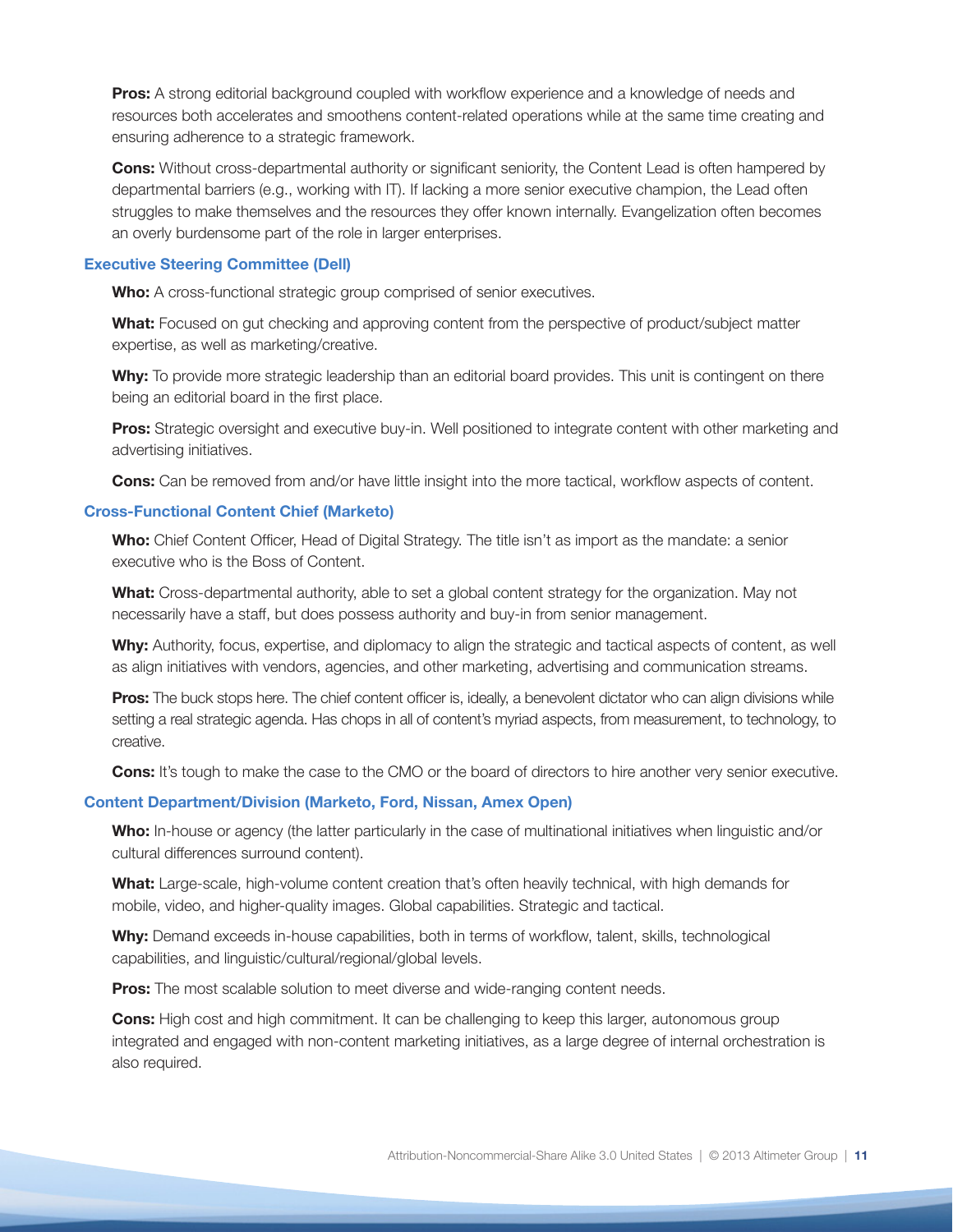#### **Recognize it's Time to Organize for Content**

Organizations with a digital presence, whether their own website or in social media channels, are compelled to produce and publish content, if not on a continual basis then frequently and consistently. This demand will only increase in the months and years to come. Organizations that don't review content needs as such, outside narrower parameters such as "social" or "PR" or "collateral," risk a haphazard, inconsistent, and unprofessional media presence. A scalable and systematic approach to content strategy and content marketing has become a must-have, not a nice-to-have.

#### **Design Strategic Foundations, Not Just Production Capabilities**

In their haste to feed the beast, too many organizations take a shortsighted tactical view toward content orchestration. They implement solutions aimed at systematizing and assigning responsibility for the production queue.

Organizing for content is both a strategic and tactical undertaking. Businesses that fail to seriously evaluate how and where content fits strategically and operationally within their organizations will suffer in the short term as they strive to continue to create content without cohesion. They will be at a greater disadvantage in the months and years ahead as content demands accelerate in terms of owned content and converged content hybrids in social media and advertising.

Orchestration and fine-tuning content organizationally is the next, most critical step facing marketing.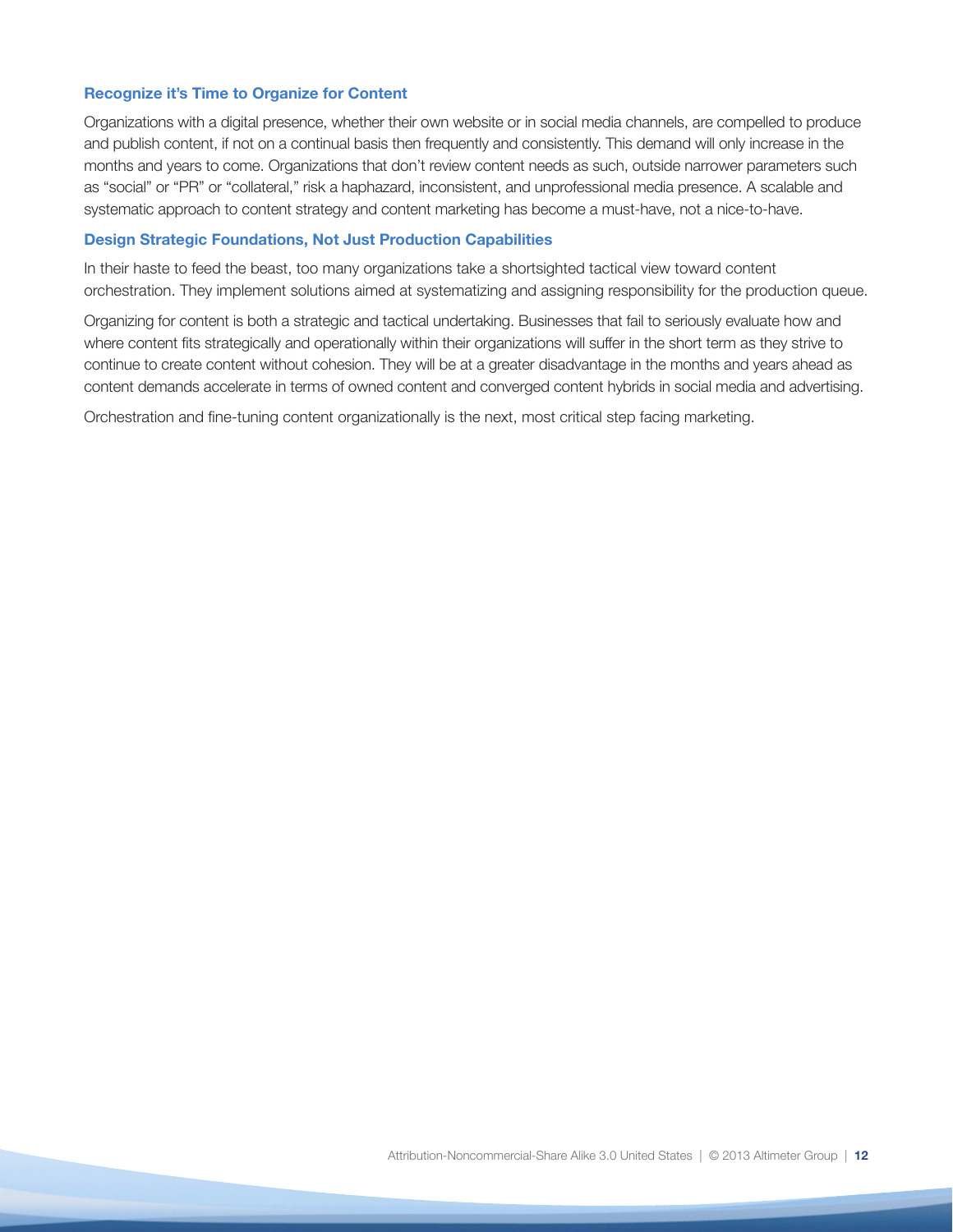#### **Recommendations Checklist: Make Room for Content**

#### **A. Lead with Process**

- $\Box$  1. Appoint an empowered cross-functional governor or governing body  $-$  a conductor  $-$  with executive support and/or authority.
- $\Box$  2. Locate and identify existing content and content sources across the enterprise. Identify where it is being created, housed, and how or if it is shared.
- $\Box$  3. Identify dotted-line reports (e.g., internal subject matter experts, customer service, sales).
- $\Box$  4. Create and document efficient production processes, approval systems, and schedules.
- $\Box$  5. Create governance documentation (style, edit, and brand guides, personas, voice and tone guidelines, and editorial calendars that also govern workflow).
- $\Box$  6. Integrate content (owned media) with paid (advertising) and earned (social and PR) media.
- $\Box$  7. Train: Make available and mandatory tiered programs geared to different stakeholders and managerial levels (creators, producers, managers, senior executives, technology, etc.).
- $\Box$  8. Plan beyond "hire a journalist." Graphics, video, and visual storytelling, as well as multiplatform considerations, are essential to most content strategies.
- $\Box$  9. Hire the right people; bring them in at the right time. Writers, designers, and producers require involvement at the beginning of the process, not below the line.

#### **B. Mate with Technology**

- $\Box$  10. Be a technology stakeholder, not a mere end-user when evaluating, updating, or scoping solutions.
- $\Box$  11. IT integration an IT partner or member of the IT department should be part of any content board or committee for mutual understanding of requirements.
- $\Box$  12. Involve those stakeholders who will use specific technologies (e.g. the CMS or digital asset management system) in IT requirement scoping.

#### **C. Follow with Measurement**

- $\square$  13. Define, then align goals, measurement, and KPIs.
- $\Box$  14. Share and discuss results across stakeholders.
- $\Box$  15. Constantly evaluate and redefine KPIs and metrics.
- $\Box$  16. Ensure content metrics aren't at odds with stakeholders' individual goals. Example: Collaborators on a single engagement may be comprised of one set of team members who are responsible for customer acquisition, while others strive for engagement.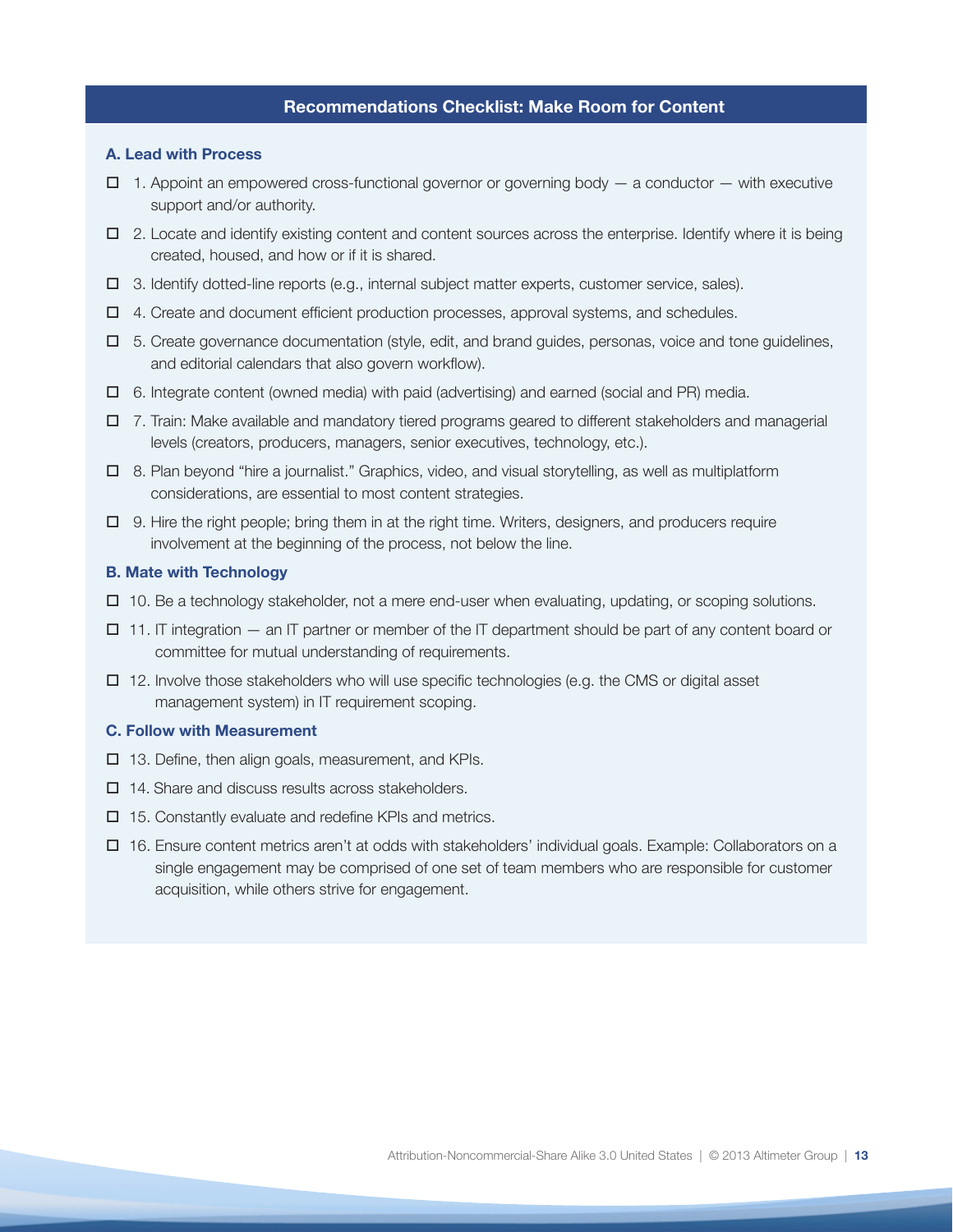#### **Ecosystem Input**

This report could not have been produced without the generous input from thought leaders in content strategy, influencers, and solution vendors who have a vested interest in the evolution of content marketing. Input into this document does not represent a complete endorsement of the report by the vendors or individuals listed below. Not all interviewees are disclosed due to confidentiality constraints.

To develop this report, Altimeter Group gleaned input from the following leaders:

#### **Corporate Practitioners**

Adobe Systems, Inc.: Jennifer Atkinson, Senior Manager Social Media Strategy Adobe Systems, Inc.: Maria Poveromo, Senior Director, AR, PR, and Social Media American Express: Scott Roen, Vice President, Digital Marketing and Innovation AT&T: Maria Mandel Dunsche, Vice President, Marketing, and Media Innovation Blackbaud: Frank Barry, Director, Professional Services Blue Cross Blue Shield of Michigan: Jeff Greer, Content Strategist Coca-Cola: Jonathan Mildenhall, VP, Global Advertising Strategy and Content Excellence Dell: Stephanie Losee, Managing Editor Dell: Marissa Tarleton, Executive Director, Marketing Eloqua: Joe Chernov, Vice President of Content Marketing (former); Vice President of Marketing, Kinvey (current) Ford Motor Company: Scott Kelly, Ford Brand Marketing Communications Leader General Electric: Linda Boff, Executive Director, Global Brand Marketing General Electric: Paul Marcum, Director, Global Digital Marketing & Programming General Electric: Andrew Markowitz, Director, Global Digital Strategy Grant Thornton LLP: Kristine Kelley, Head of Editorial and Content Strategy HubSpot: Mike Volpe, Chief Marketing Officer IBM: Alisa Maclin, Vice President of Marketing, Smarter Commerce Initiative IBM: Leslie Reiser, Program Director, WW Midmarket Digital Marketing IBM: Michela Stribling, Director of Corporate Communications, Coremetrics (former) Intel Corporation: Nancy Bhagat, VP Global Marketing Strategy and Campaigns Intel Corporation: Ken Kaplan, Senior Editor, Intel Free Press Intel Corporation: Bryan Rhoads, World-wide Content Strategy Lead Kraft Foods: Julie Fleischer, Director, CRM Content Strategy & Integration Marketo: Jon Miller, VP, Marketing Content and Strategy & Co-Founder Marketo: Mary Jo Rose, Director, Corporate Communications Marriott International: Dan Vinh, VP Global Marketing, Renaissance Hotels Nestlé: Pete Blackshaw, Global Head of Digital Marketing & Social Media PR Newswire: Ninan Chacko, Chief Executive Officer PR Newswire: Rachel Meranus, Vice President of Public Relations (former) PR Newswire: Michael Pranikoff, Global Director, Emerging Media Qualcomm: Liya Sharif, Sr. Director, Marketing & Global Communications REI: Jason Sutherland, Director, Brand Creative REI: Lulu Gephart, Manager, Digital Engagement SAS: Alison Bolen, Principal Editor, Marketing Editorial SAS: Kelly LeVoyer, Director, Marketing Editorial Toys "R" Us: Steve Lazarus, former Online Manager, Emerging Media (former) UBM TechWeb: Scott Vaughan, Chief Marketing Officer WellPoint: Kelly Colbert, Staff VP, Advertising and Social Media Wells Fargo: Ed Terpening, former Vice President, Social Media (former) WGN-TV: Josh Richman, Vice President, Marketing

#### **Content Marketing Services**

360i: David Berkowitz, Vice President of Emerging Media BOND Strategy and Influence: Mark Schiller, Chief Executive Officer & Founder Brain Traffic: Kristina Halvorson, Founder and Chief Executive Officer Campbell-Ewald: David Linabury, Director of Interactive Experience, Social Media (former) Content Marketing Institute: Joe Pulizzi, Founder Curata: Pawan Deshpande, Founder and Chief Executive Officer Curata: Richard Turcott, Chief Marketing Officer (former) Deep Focus: Ian Schafer, Founder & Chief Executive Officer dotJWT: John Baker, President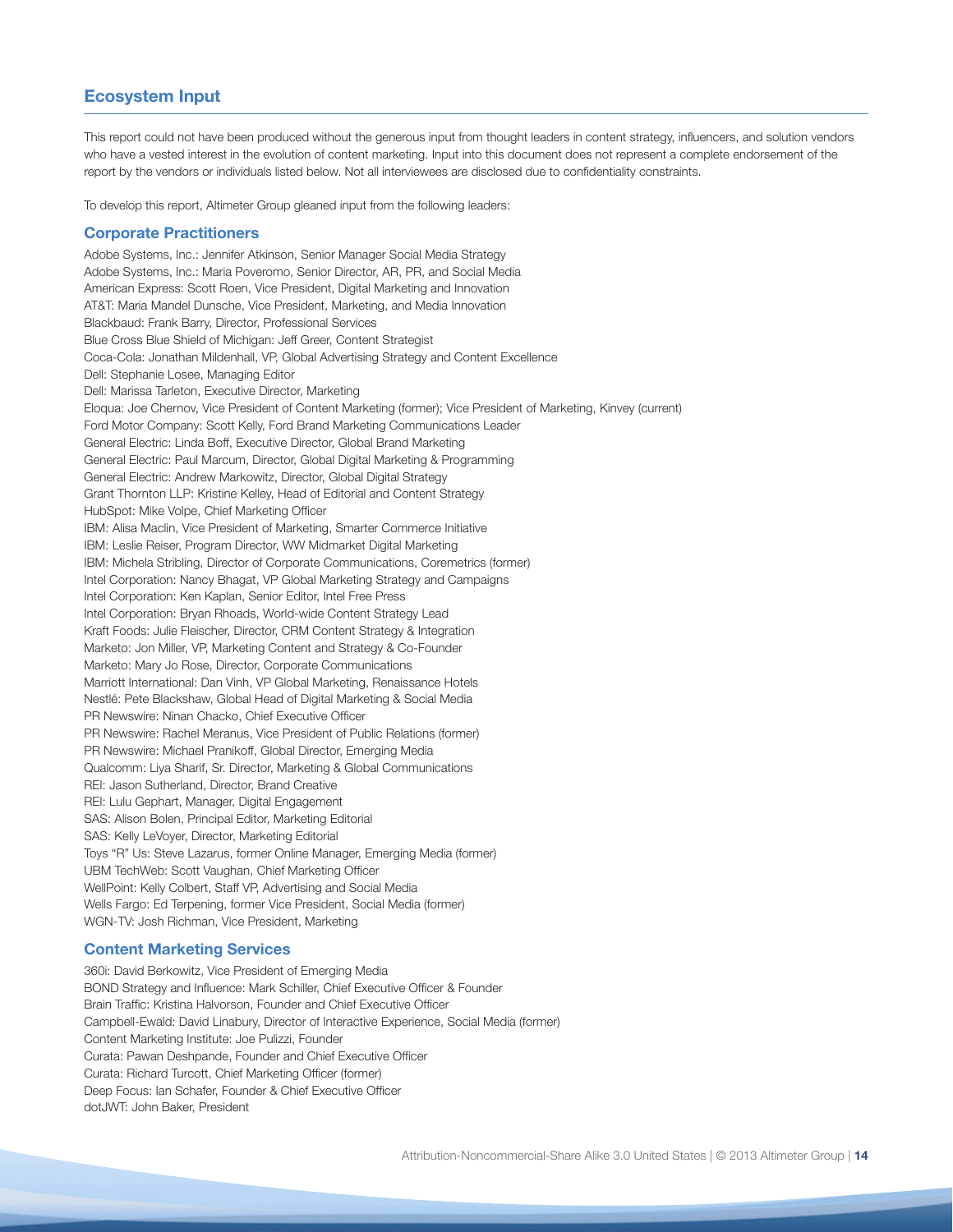Edelman: Steve Rubel, Chief Content Strategist Federated Media Publishing: Clint Bagley, Vice President of Corporate Communications (former) Federated Media Publishing: John Battelle, Founder, Chair and Chief Executive Officer Federated Media Publishing: Deanna Brown, former President and Chief Operating Officer Federated Media Publishing: Neil Chase, Senior Vice President, Editorial (former) Federated Media Publishing: Pete Spande, Senior Vice President of Sales (former) iCrossing: David Deal, Vice President iCrossing: Kristen Kalupski, Director of Events & PR iCrossing: Adam Lavelle, Chief Strategy Officer (former) iCrossing: Karen Pate, VP, Content Strategy Internet Advertising Bureau (IAB): Peter Minnium, Head of Digital Brand Initiatives Isobar US: Darryl Gehly, President JWT: Ingrid Bernstein, Executive Director of Digital and Content Strategy JWT: Erin Johnson, Chief Communications Officer Marketing Interactions: Ardath Albee, Chief Executive Officer MSLGROUP: Stephanie Agresta, Global Director, Social Media and Digital Ogilvy Public Relations: Luca Penati, Co-Head, Global Content Practice SlideShare (a LinkedIn company): Ross Mayfield, Director, Business Development Story Worldwide: Keith Blanchard, Chief Content Offier (former) TopRank Online Marketing: Lee Odden, Chief Executive Officer VivaKi: Rishad Tobaccowala, Chief Strategy & Innovation Officer Vocus, Inc.: Peter Shankman, Vice President, Small Business Evangelist (former) Weber Shandwick: Chris Perry, President, Digital Communications Weber Shandwick: George F. Snell III, Senior Vice President, Digital & Social Communications

#### **Domain Experts**

C.C. Chapman, author Ann Handley, author and Chief Content Officer, *MarketingProfs* David Meerman Scott, author Robert Rose, Chief Strategist, Content Marketing Institute

#### **Acknowledgements**

Special thanks is due to Maria Poveromo, Adobe's Senior Director, AR, PR, and Social Media, for thoughtful discussions that led to the idea for this report. Gratitude is also due to the 78 people who gave so generously of their knowledge and time by consenting to be interviewed for this research. My very dedicated colleagues Chris Silva and Christine Tran saw this project through to publication. Also thanks to designers Angela Gleason, and Vladimer Mirkovic of Transart Design.

#### **End Notes**

- <sup>1</sup> Pulizzi, Joe and Handley, Ann. *B2B Content Marketing: 2013 Benchmarks, Budgets, and Trends-North America*. Content Marketing Institute. ([http://contentmarketinginstitute.com/wp-content/uploads/2013/11/b2bresearch2013cmi-121023151728-phpapp01-1.pdf](http://contentmarketinginstitute.com/wp-content/uploads/2012/11/b2bresearch2013cmi-121023151728-phpapp01-1.pdf)); *B2C Content Marketing: 2013 Benchmarks, Budgets, and Trends-North America*. Content Marketing Institute. ([http://contentmarketinginstitute.com/wp](http://contentmarketinginstitute.com/wp-content/uploads/2012/11/b2cresearch2013cmi-121113201300-phpapp02.pdf)[content/uploads/2013/11/b2cresearch2013cmi-121113201300-phpapp02.pdf\)](http://contentmarketinginstitute.com/wp-content/uploads/2012/11/b2cresearch2013cmi-121113201300-phpapp02.pdf)
- <sup>2</sup> Owyang, Jeremiah. *A Strategy for Managing Social Media Proliferation*. Altimeter Group. January 5, 2013. [\(http://www.altimetergroup.com/](http://www.altimetergroup.com/research/reports/a-strategy-for-managing-social-media-proliferation) [research/reports/a-strategy-for-managing-social-media-proliferation](http://www.altimetergroup.com/research/reports/a-strategy-for-managing-social-media-proliferation)). Figure 2.
- <sup>3</sup> Lieb, Rebecca and Owyang, Jeremiah. *The Converged Media Imperative*. Altimeter Group. July 19, 2013.
- <sup>4</sup> Lieb, Rebecca. *Content: The New Marketing Equation*. Altimeter Group. February 16, 2013.
- <sup>5</sup> Zmuda, Natalie. "Solving the Content Creation Conundrum." *Advertising Age.* January 14, 2013 (http://adage.com/article/news/marketers-solvecontent-creation/239149).